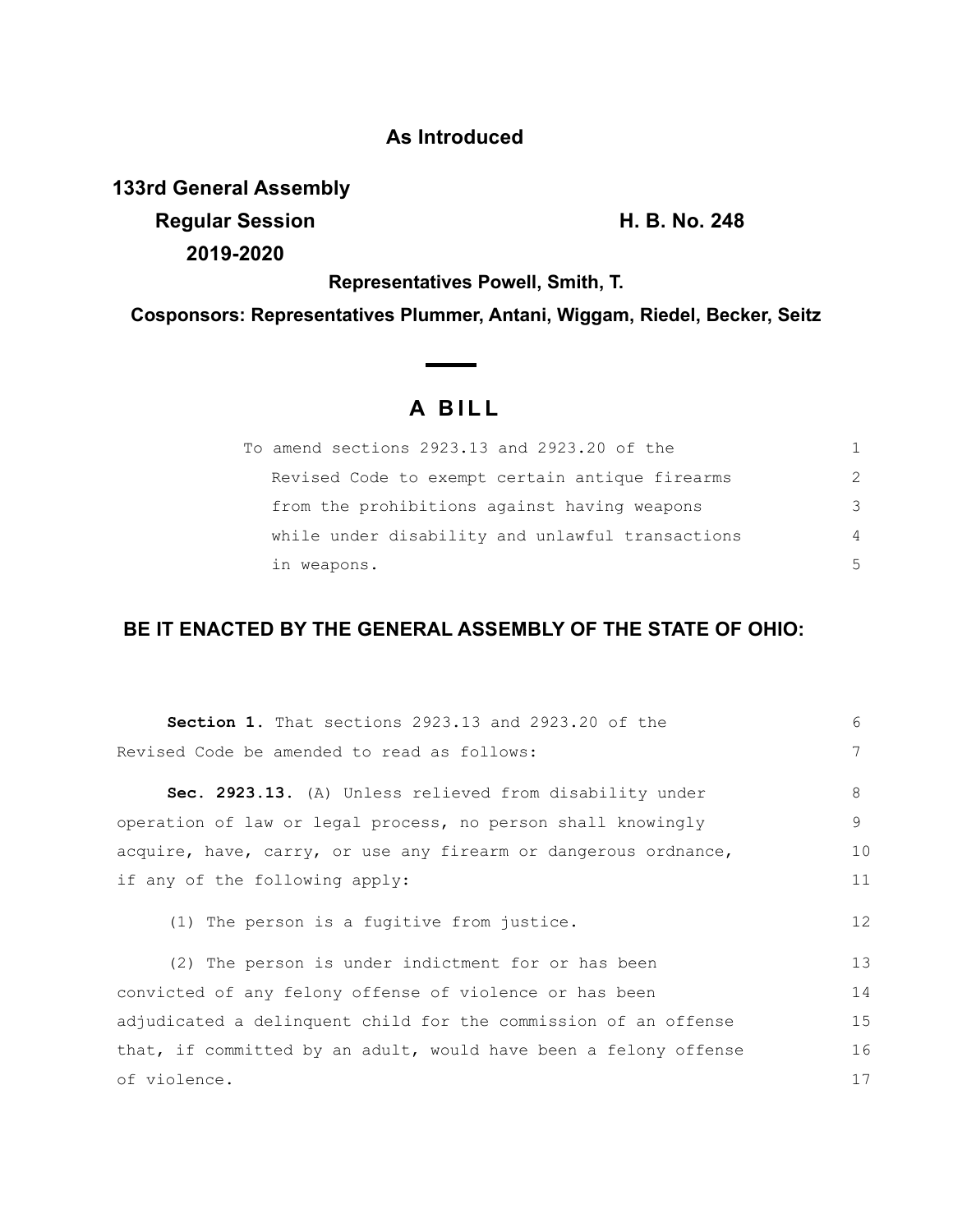(3) The person is under indictment for or has been convicted of any felony offense involving the illegal possession, use, sale, administration, distribution, or trafficking in any drug of abuse or has been adjudicated a delinquent child for the commission of an offense that, if committed by an adult, would have been a felony offense involving the illegal possession, use, sale, administration, distribution, or trafficking in any drug of abuse. 18 19  $20$ 21 22 23 24 25

(4) The person is drug dependent, in danger of drug dependence, or a chronic alcoholic.

(5) The person is under adjudication of mental incompetence, has been adjudicated as a mental defective, has been committed to a mental institution, has been found by a court to be a mentally ill person subject to court order, or is an involuntary patient other than one who is a patient only for purposes of observation. As used in this division, "mentally ill person subject to court order" and "patient" have the same meanings as in section 5122.01 of the Revised Code. 28 29 30 31 32 33 34 35

(B) Whoever violates this section is guilty of having weapons while under disability, a felony of the third degree.

(C) Division (A) of this section does not prohibit any person from acquiring, having, carrying, or using an antique firearm. 38 39 40

(D) For the purposes of this section, "under-:

 (1) "Under operation of law or legal process" shall not itself include mere completion, termination, or expiration of a sentence imposed as a result of a criminal conviction. 42 43 44

(2) "Antique firearm" means any of the following: 45

26 27

36 37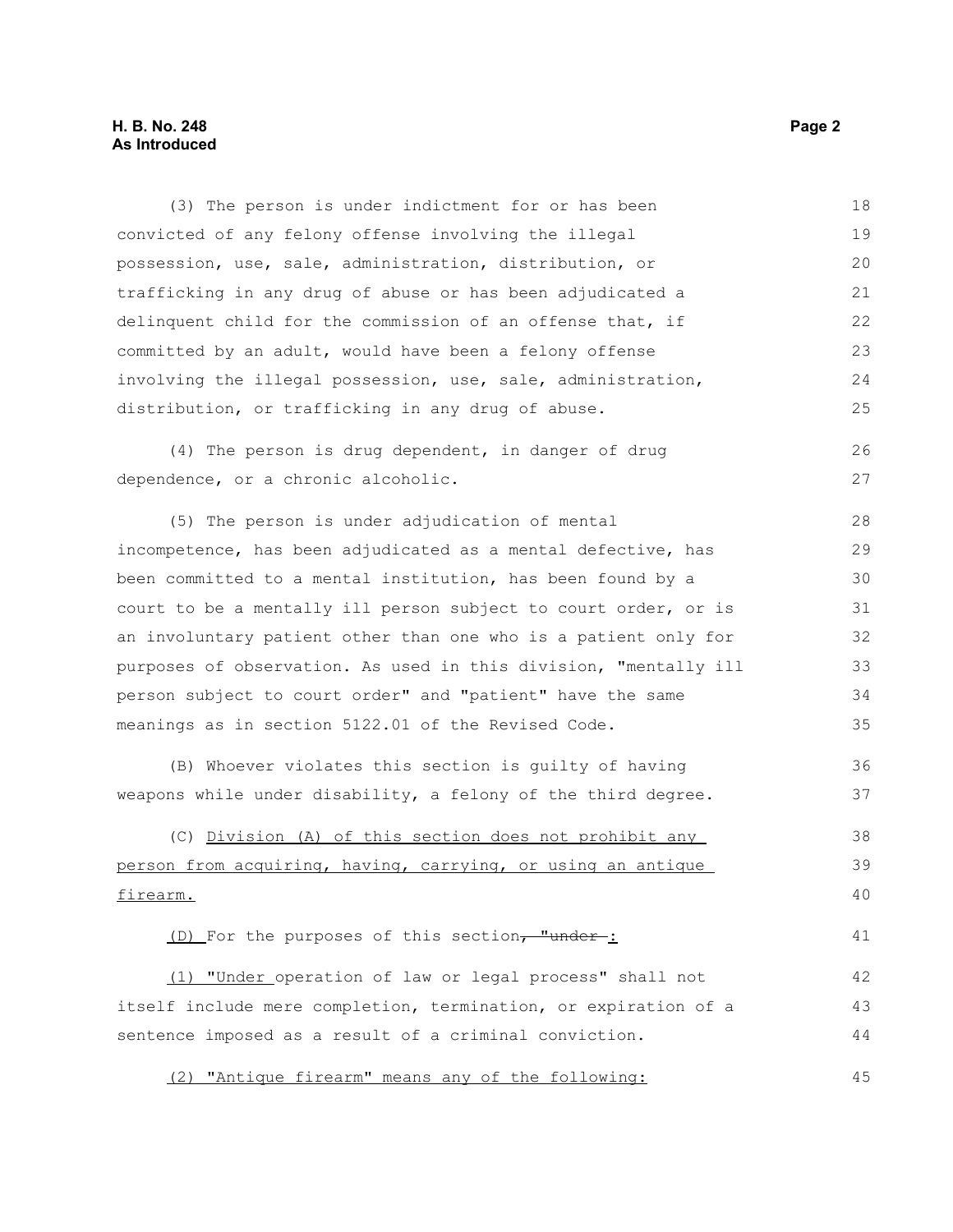| (a) A firearm with a matchlock, flintlock, percussion cap,       | 46 |
|------------------------------------------------------------------|----|
| or similar type of ignition system manufactured in or before     | 47 |
| <u>1898.</u>                                                     |    |
| (b) A replica of a firearm described in division (D) (2) (a)     | 49 |
| of this section if the replica is not designed or redesigned for | 50 |
| using rimfire or conventional centerfire fixed ammunition or the | 51 |
| replica uses rimfire or conventional centerfire fixed ammunition | 52 |
| that is no longer manufactured in the United States and is not   | 53 |
| readily available in the ordinary channels of commercial trade.  | 54 |
| (c) A muzzle loading rifle, shotgun, or pistol that is           | 55 |
| designed to use black powder, or a black powder substitute, and  | 56 |
| that cannot use fixed ammunition, other than a firearm described | 57 |
| in division (D) (3) of this section.                             | 58 |
| (3) "Antique firearm" does not include a weapon that             | 59 |
| incorporates a firearm frame or receiver, a firearm that is      |    |
| converted into a muzzle loading weapon, or a muzzle loading      | 61 |
| weapon that can be readily converted to fire fixed ammunition by | 62 |
| replacing the barrel, bolt, breechblock, or any combination      | 63 |
| thereof.                                                         | 64 |
| Sec. 2923.20. (A) No person shall do any of the following:       | 65 |
| (1) Recklessly sell, lend, give, or furnish any firearm to       | 66 |
| any person prohibited by section 2923.13 or 2923.15 of the       | 67 |
| Revised Code from acquiring or using any firearm, other than an  | 68 |
| antique firearm, or recklessly sell, lend, give, or furnish any  | 69 |
| dangerous ordnance to any person prohibited by section 2923.13,  | 70 |
| 2923.15, or 2923.17 of the Revised Code from acquiring or using  | 71 |
| any dangerous ordnance;                                          | 72 |
| (2) Possess any firearm or dangerous ordnance with purpose       | 73 |

to dispose of it in violation of division (A) of this section;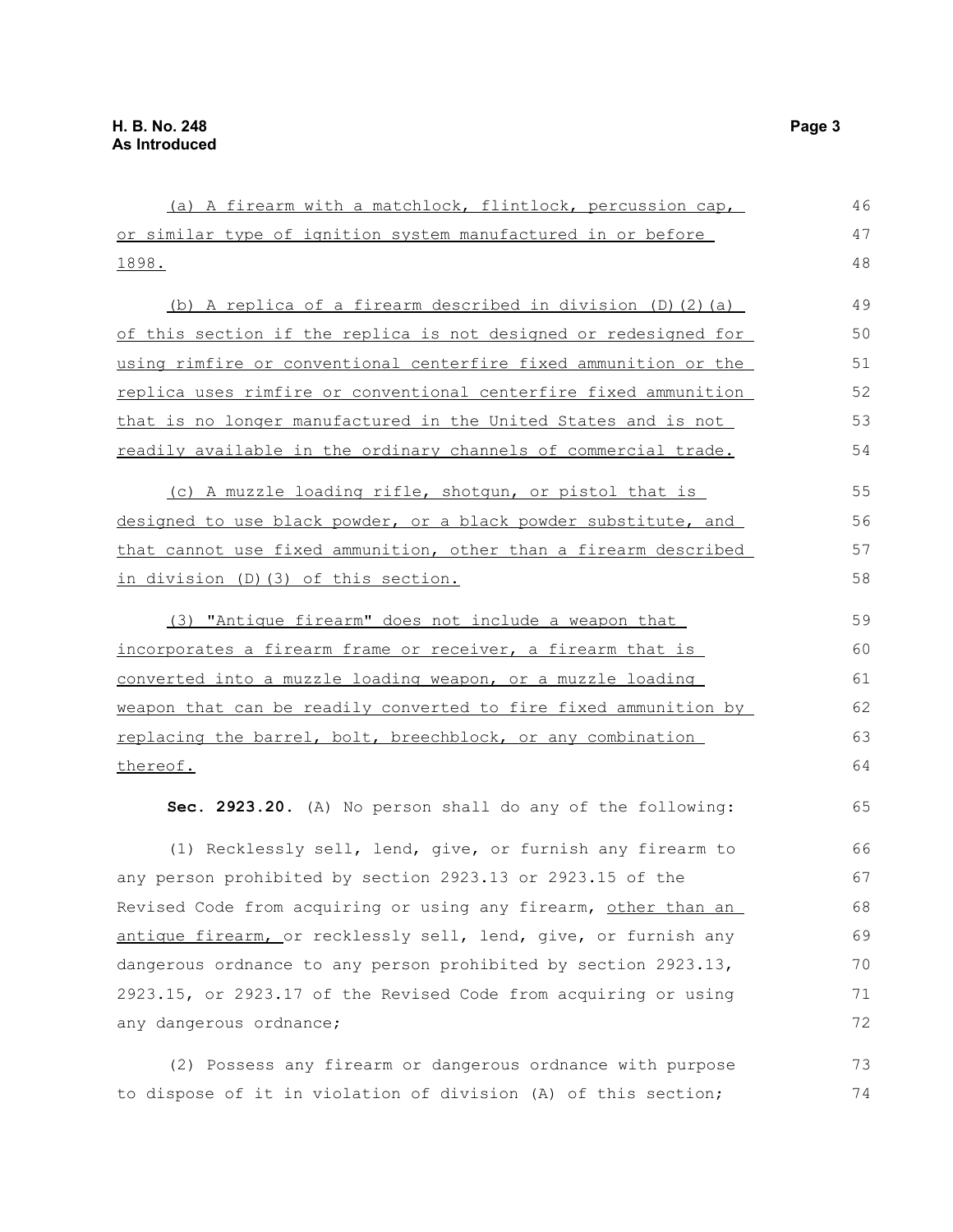(3) Except as otherwise provided in division (B) of this section, knowingly solicit, persuade, encourage, or entice a federally licensed firearms dealer or private seller to transfer a firearm or ammunition to any person in a manner prohibited by state or federal law; 75 76 77 78 79

(4) Except as otherwise provided in division (B) of this section, with an intent to deceive, knowingly provide materially false information to a federally licensed firearms dealer or private seller;

(5) Except as otherwise provided in division (B) of this section, knowingly procure, solicit, persuade, encourage, or entice a person to act in violation of division (A)(3) or (4) of this section;

(6) Manufacture, possess for sale, sell, or furnish to any person other than a law enforcement agency for authorized use in police work, any brass knuckles, cestus, billy, blackjack, sandbag, switchblade knife, springblade knife, gravity knife, or similar weapon;

(7) When transferring any dangerous ordnance to another, negligently fail to require the transferee to exhibit such identification, license, or permit showing the transferee to be authorized to acquire dangerous ordnance pursuant to section 2923.17 of the Revised Code, or negligently fail to take a complete record of the transaction and forthwith forward a copy of that record to the sheriff of the county or safety director or police chief of the municipality where the transaction takes place; 93 94 95 96 97 98 99 100 101

(8) Knowingly fail to report to law enforcement authorities forthwith the loss or theft of any firearm or 102 103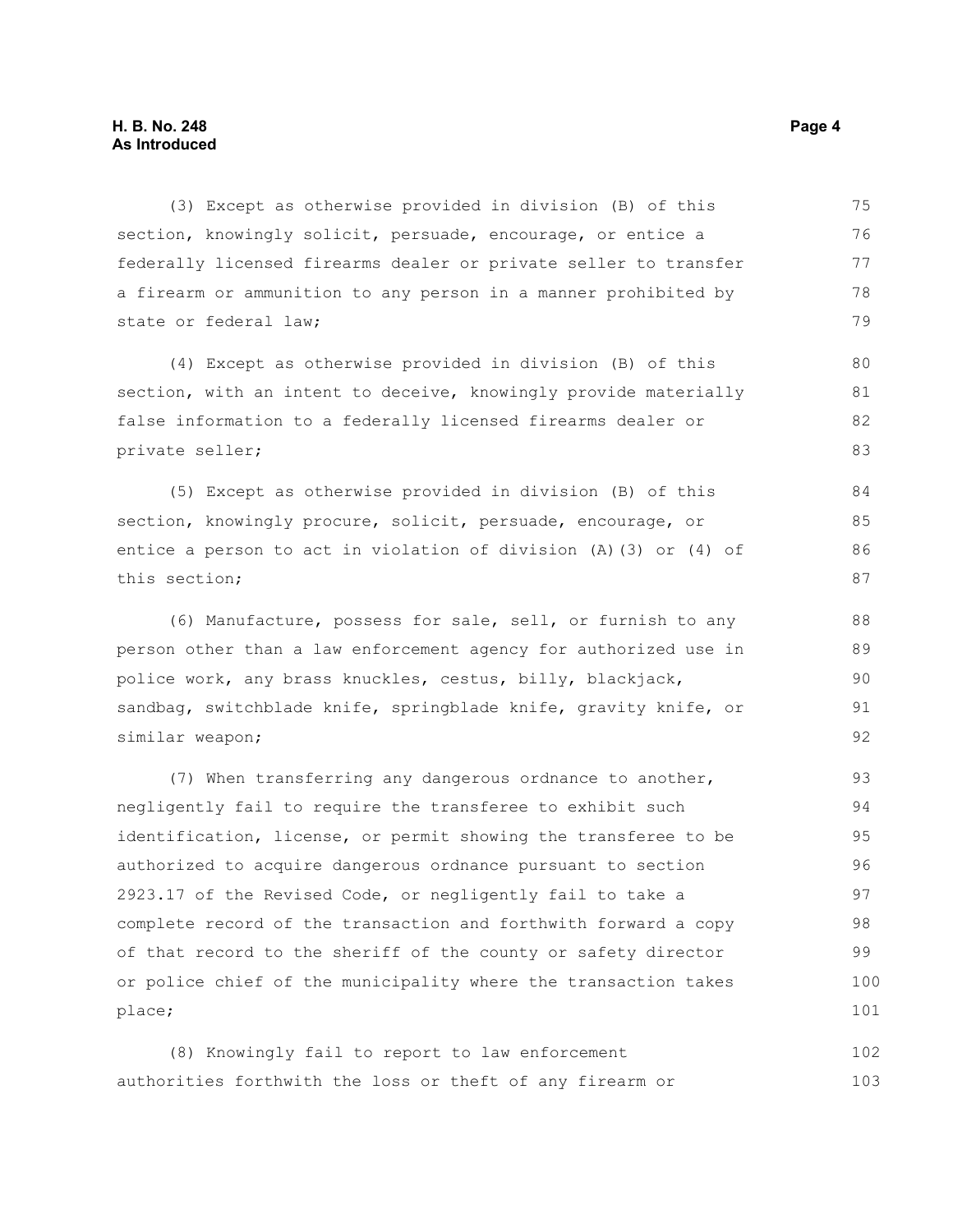dangerous ordnance in the person's possession or under the person's control. (B) Divisions (A)(3), (4), and (5) of this section do not apply to any of the following: (1) A law enforcement officer who is acting within the scope of the officer's duties; (2) A person who is acting in accordance with directions given by a law enforcement officer described in division (B)(1) of this section. (C) Whoever violates this section is guilty of unlawful transactions in weapons. A violation of division (A)(1) or (2) of this section is a felony of the fourth degree. A violation of division  $(A)$   $(3)$ ,  $(4)$ , or  $(5)$  of this section is a felony of the third degree. A violation of division (A)(6) or (7) of this section is a misdemeanor of the second degree. A violation of division (A)(8) of this section is a misdemeanor of the fourth degree. (D) As used in this section: (1) "Ammunition" has the same meaning as in section 2305.401 of the Revised Code. (2) "Federally licensed firearms dealer" has the same meaning as in section 5502.63 of the Revised Code. (3) "Materially false information" means information regarding the transfer of a firearm or ammunition that portrays an illegal transaction as legal or a legal transaction as illegal. (4) "Private seller" means a person who sells, offers for 104 105 106 107 108 109 110 111 112 113 114 115 116 117 118 119 120 121 122 123 124 125 126 127 128 129 130

sale, or transfers a firearm or ammunition and who is not a